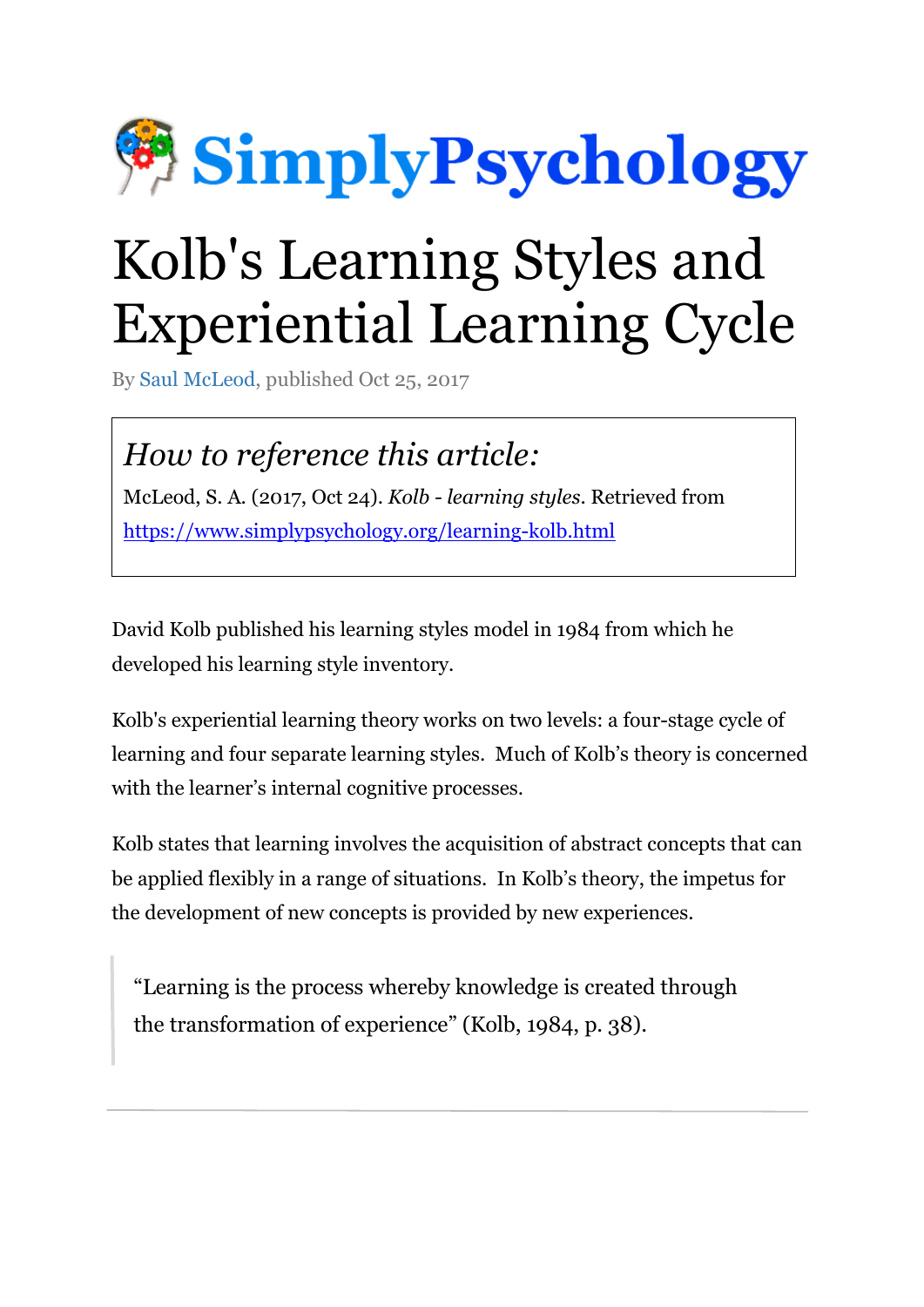# The Experiential Learning Cycle

Kolb's experiential learning style theory is typically represented by a four-stage learning cycle in which the learner 'touches all the bases':



- 1. **Concrete Experience** a new experience or situation is encountered, or a reinterpretation of existing experience.
- 2. **Reflective Observation of the New Experience** of particular importance are any inconsistencies between experience and understanding.
- 3. **Abstract Conceptualization** reflection gives rise to a new idea, or a modification of an existing abstract concept (the person has learned from their experience).
- 4. **Active Experimentation** the learner applies their idea(s) to the world around them to see what happens.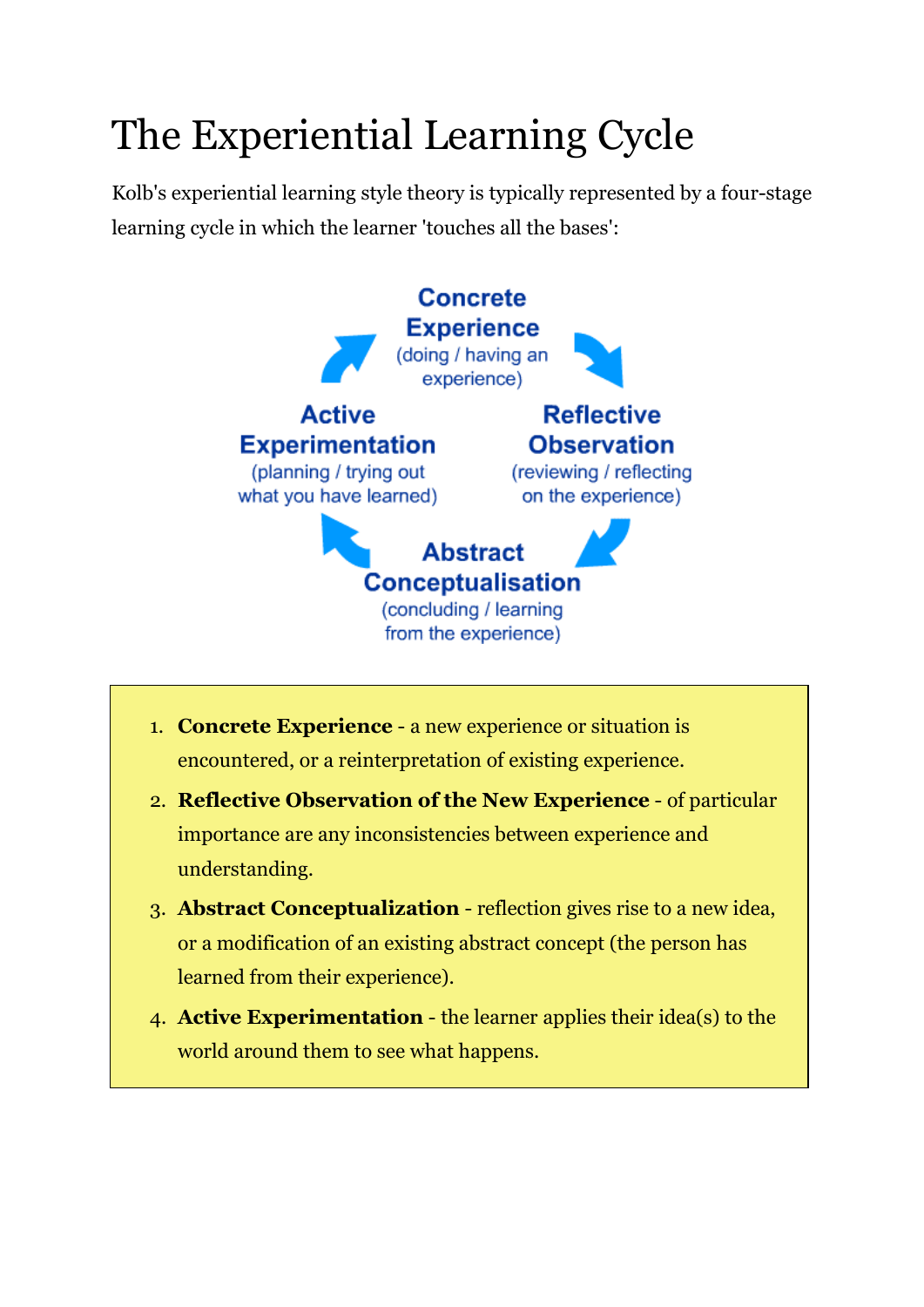Effective learning is seen when a person progresses through a cycle of four stages: of (1) having a concrete experience followed by (2) observation of and reflection on that experience which leads to (3) the formation of abstract concepts (analysis) and generalizations (conclusions) which are then (4) used to test hypothesis in future situations, resulting in new experiences.



Kolb (1974) views learning as an integrated process with each stage being mutually supportive of and feeding into the next. It is possible to enter the cycle at any stage and follow it through its logical sequence.

However, effective learning only occurs when a learner can execute all four stages of the model. Therefore, no one stage of the cycle is effective as a learning procedure on its own.

# Learning Styles

Kolb's learning theory (1974) sets out four distinct learning styles, which are based on a four-stage learning cycle (see above). Kolb explains that different people naturally prefer a certain single different learning style.

Various factors influence a person's preferred style. For example, social environment, educational experiences, or the basic cognitive structure of the individual.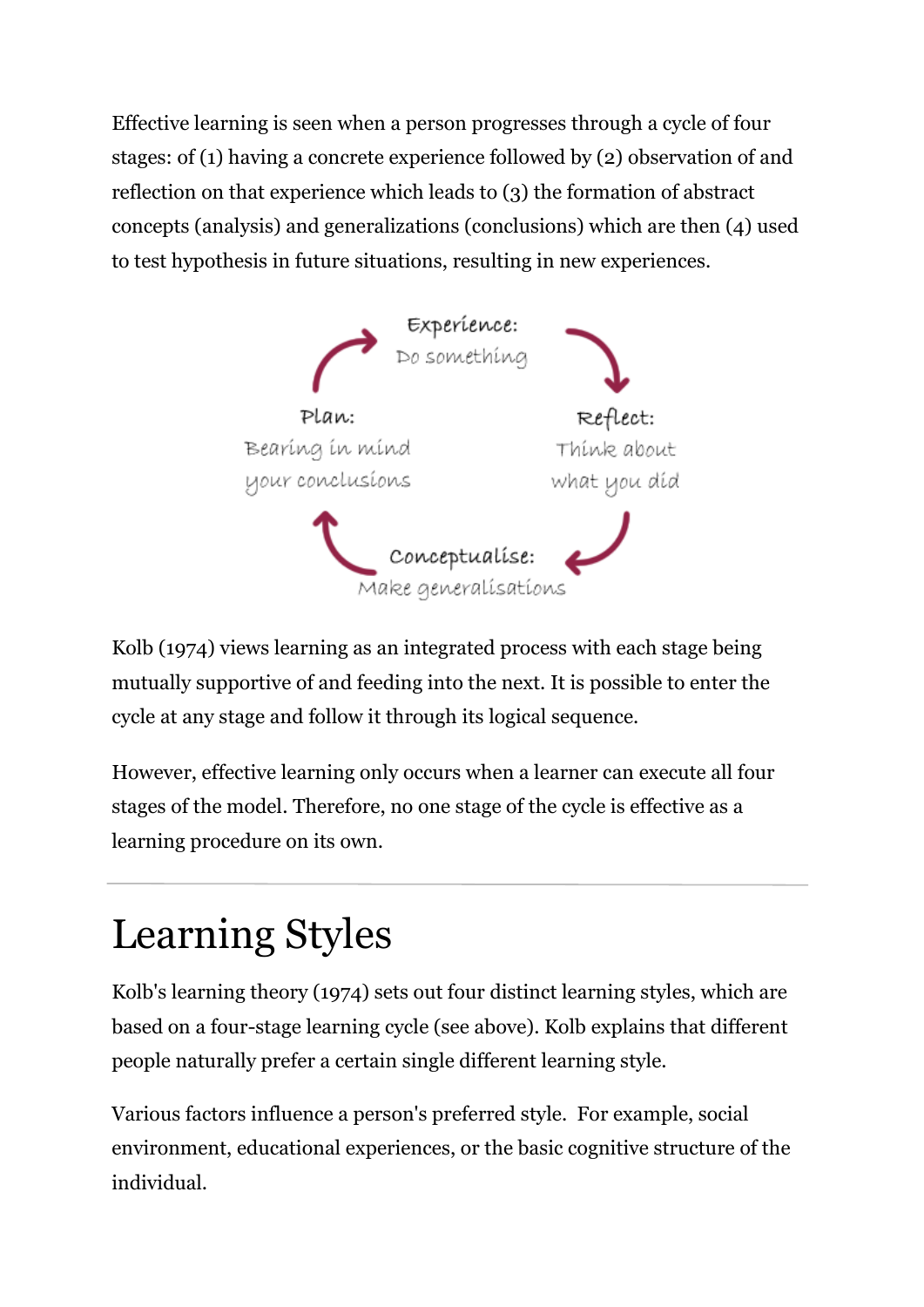Whatever influences the choice of style, the learning style preference itself is actually the product of two pairs of variables, or two separate 'choices' that we make, which Kolb presented as lines of an axis, each with 'conflicting' modes at either end.

A typical presentation of Kolb's two continuums is that the east-west axis is called the **Processing Continuum** (how we approach a task), and the northsouth axis is called the **Perception Continuum** (our emotional response, or how we think or feel about it).



Kolb believed that we cannot perform both variables on a single axis at the same time (e.g., think and feel). Our learning style is a product of these two choice decisions.

It's often easier to see the construction of Kolb's learning styles in terms of a two-by-two matrix. Each learning style represents a combination of two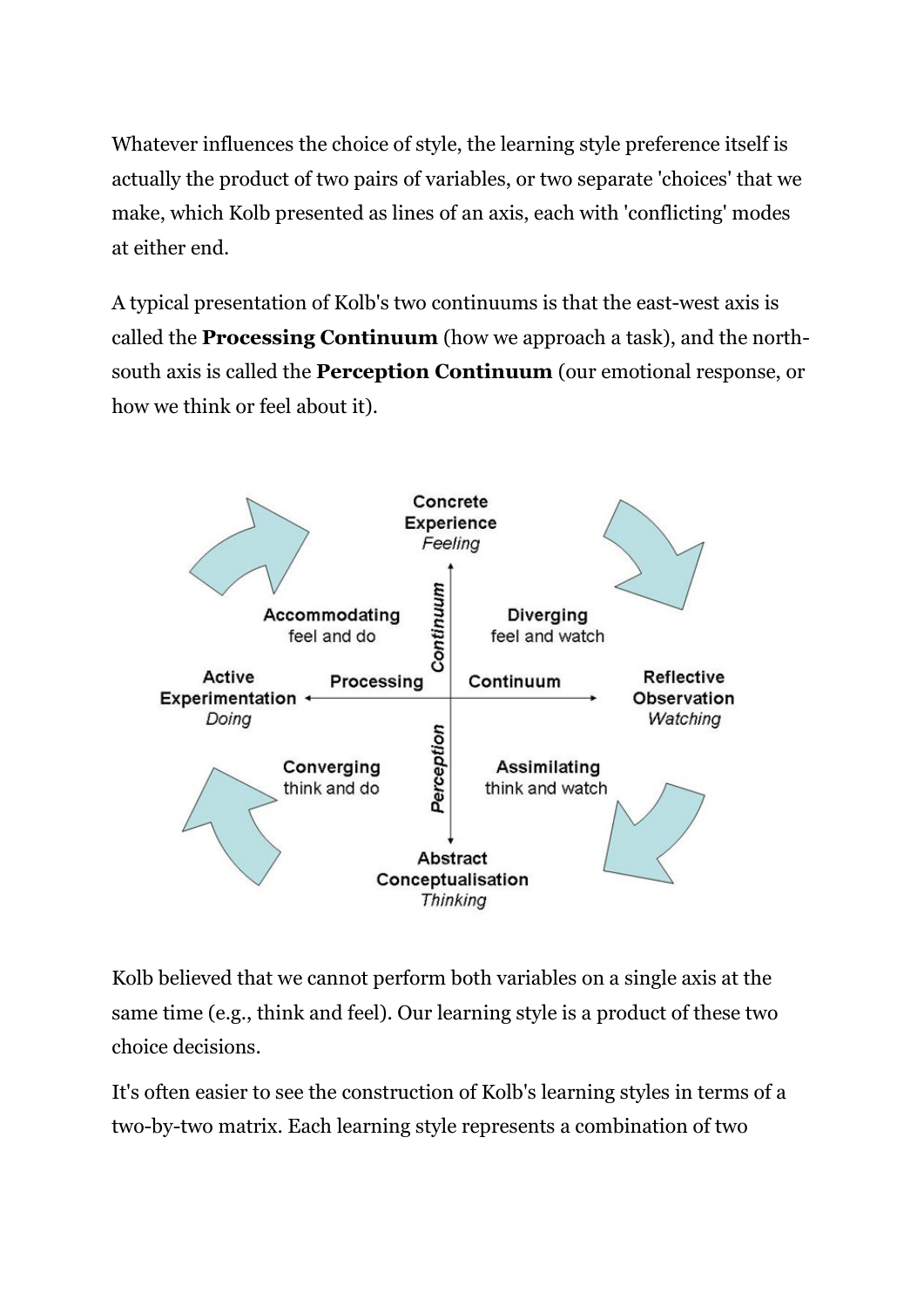preferred styles. The matrix also highlights Kolb's terminology for the four learning styles; diverging, assimilating, and converging, accommodating: accommodating:

|                                                    | <b>Active</b><br><b>Experimentation</b><br>(Doing) | <b>Reflective</b><br><b>Observation</b><br>(Watching) |
|----------------------------------------------------|----------------------------------------------------|-------------------------------------------------------|
| <b>Concrete Experience</b><br>(Feeling)            | Accommodating<br>(CE/AE)                           | Diverging<br>(CE/RO)                                  |
| <b>Abstract</b><br>Conceptualization<br>(Thinking) | Converging (AC/AE)                                 | Assimilating<br>(AC/RO)                               |

### Learning Styles Descriptions

Knowing a person's (and your own) learning style enables learning to be orientated according to the preferred method. That said, everyone responds to and needs the stimulus of all types of learning styles to one extent or another it's a matter of using emphasis that fits best with the given situation and a person's learning style preferences.

Here are brief descriptions of the four Kolb learning styles:

#### **Diverging** (feeling and watching - CE/RO)

These people are able to look at things from different perspectives. They are sensitive. They prefer to watch rather than do, tending to gather information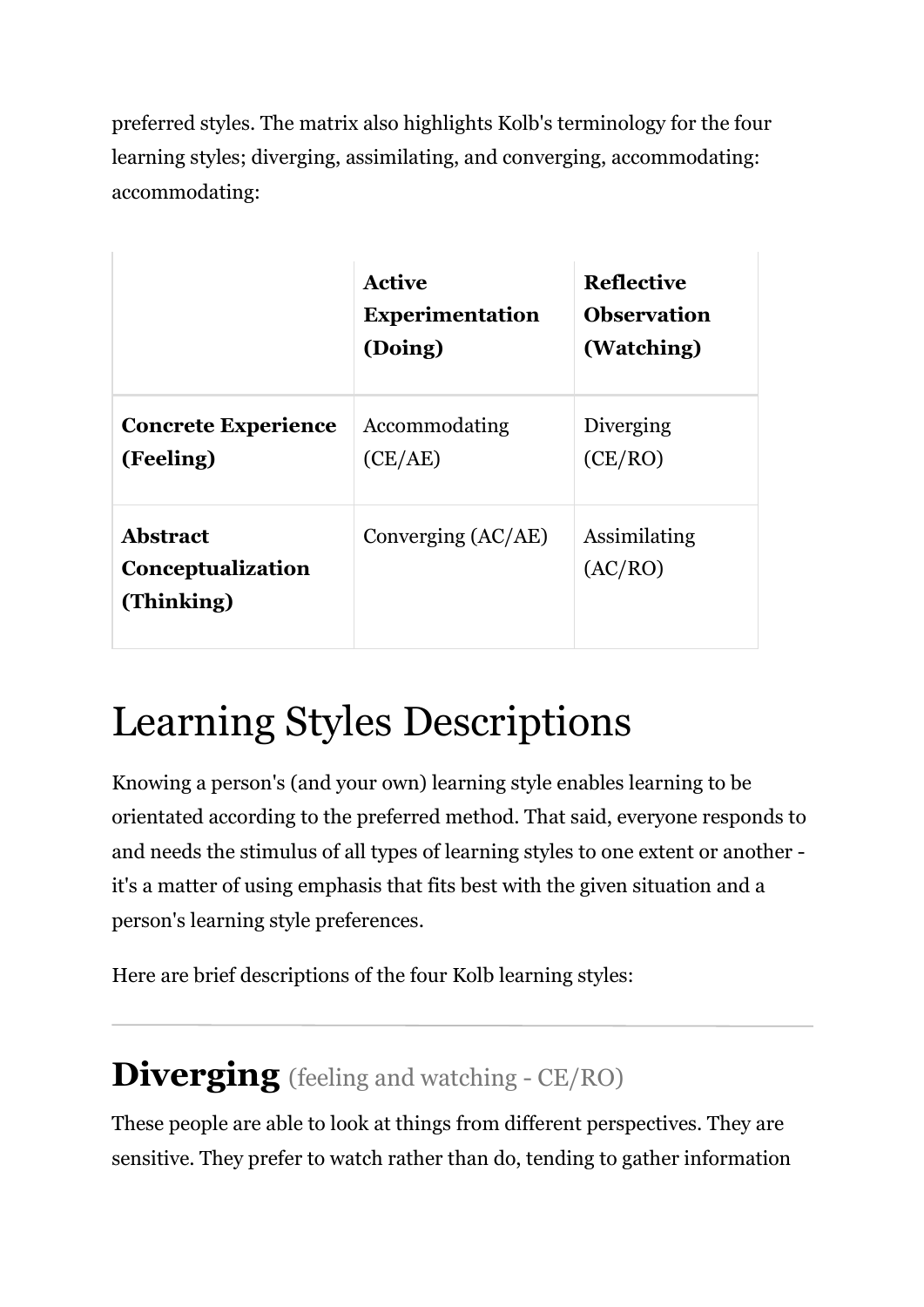and use imagination to solve problems. They are best at viewing concrete situations from several different viewpoints.

Kolb called this style 'diverging' because these people perform better in situations that require ideas-generation, for example, brainstorming. People with a diverging learning style have broad cultural interests and like to gather information.

They are interested in people, tend to be imaginative and emotional, and tend to be strong in the arts. People with the diverging style prefer to work in groups, to listen with an open mind and to receive personal feedback.

### **Assimilating** (watching and thinking - AC/RO)

The Assimilating learning preference involves a concise, logical approach. Ideas and concepts are more important than people. These people require good clear explanation rather than a practical opportunity. They excel at understanding wide-ranging information and organizing it in a clear, logical format.

People with an assimilating learning style are less focused on people and more interested in ideas and abstract concepts. People with this style are more attracted to logically sound theories than approaches based on practical value.

This learning style is important for effectiveness in information and science careers. In formal learning situations, people with this style prefer readings, lectures, exploring analytical models, and having time to think things through.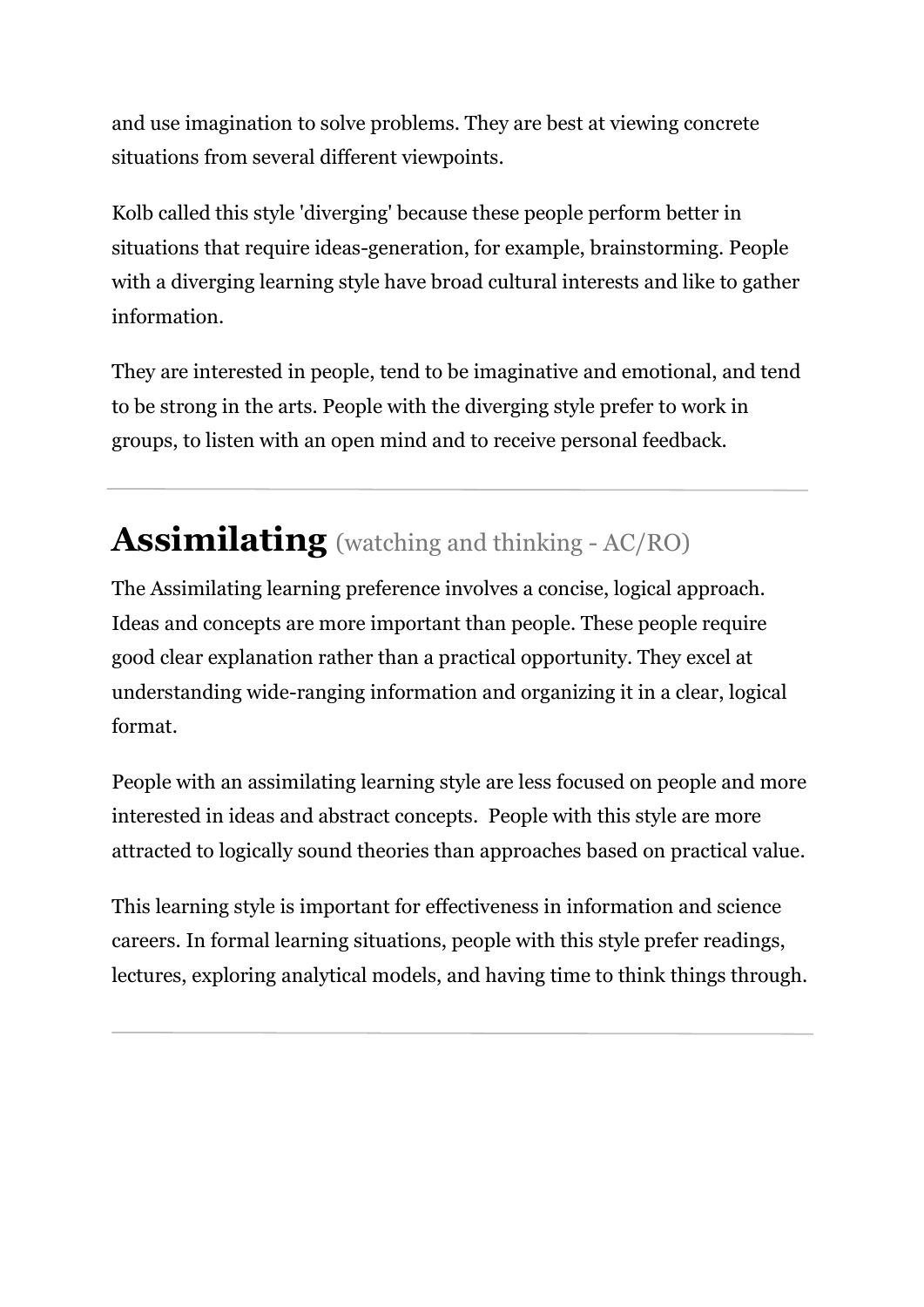#### **Converging** (doing and thinking - AC/AE)

People with a converging learning style can solve problems and will use their learning to find solutions to practical issues. They prefer technical tasks, and are less concerned with people and interpersonal aspects.

People with a converging learning style are best at finding practical uses for ideas and theories. They can solve problems and make decisions by finding solutions to questions and problems.

People with a converging learning style are more attracted to technical tasks and problems than social or interpersonal issues. A converging learning style enables specialist and technology abilities. People with a converging style like to experiment with new ideas, to simulate, and to work with practical applications.

#### **Accommodating** (doing and feeling - CE/AE)

The Accommodating learning style is 'hands-on,' and relies on intuition rather than logic. These people use other people's analysis, and prefer to take a practical, experiential approach. They are attracted to new challenges and experiences, and to carrying out plans.

They commonly act on 'gut' instinct rather than logical analysis. People with an accommodating learning style will tend to rely on others for information than carry out their own analysis. This learning style is prevalent within the general population.